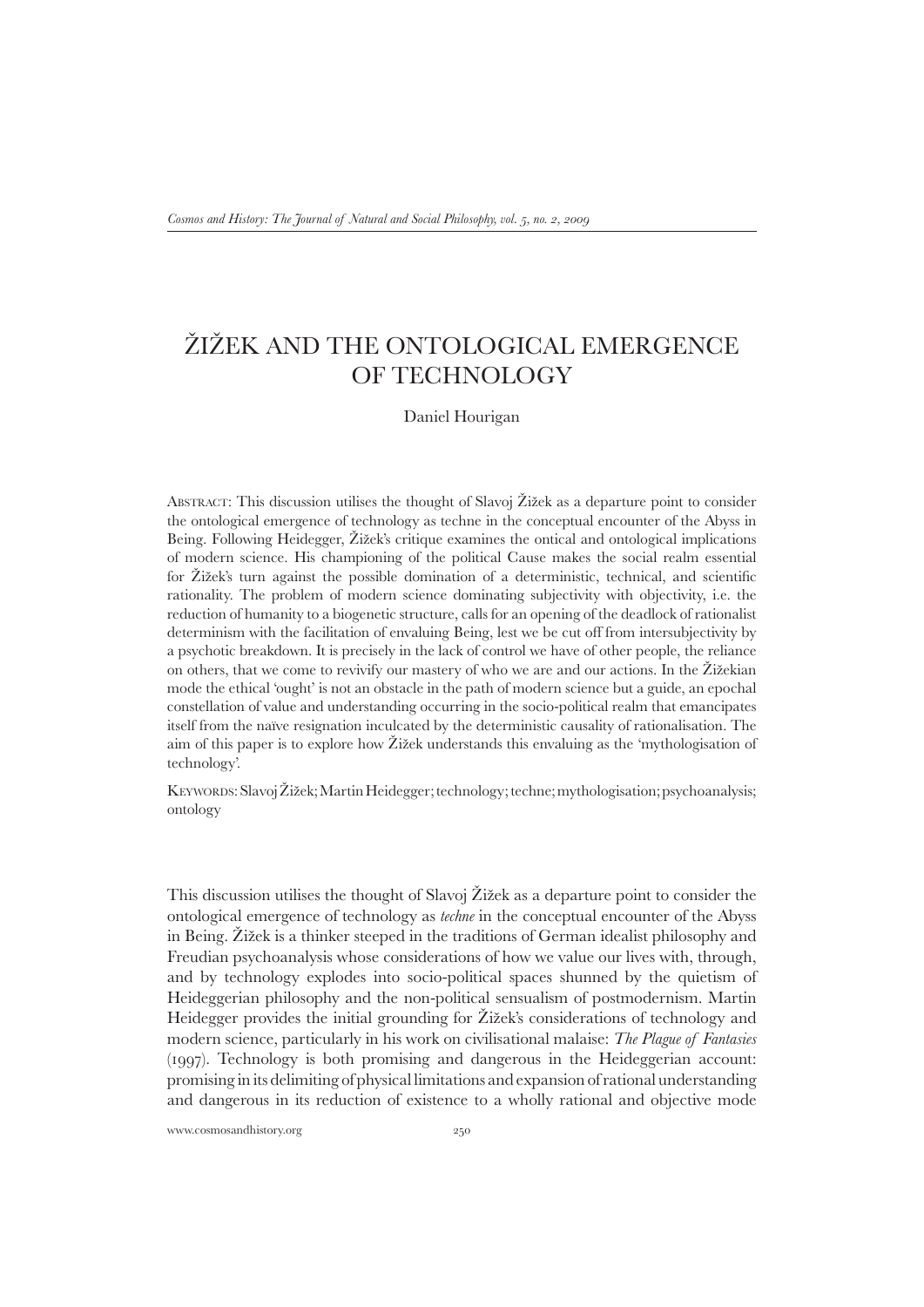#### $25^{\rm I}$  DANIEL HOURIGAN  $25^{\rm I}$

unable to accommodate for traumatic disruptions. Following Heidegger, Žižek's critique examines the *ontical* and *ontological* implications of modern science. The politicisation of biogenetics in *Organs Without Bodies* (2004) being one such example of how we can look to a future with a purpose even with the paradoxes of knowing the minutiae of our mortality. His championing of the political Cause makes the social realm essential for Žižek's turn against the possible domination of a deterministic, technical, and scientific rationality. In the presentation of the socio-political field Žižek's discussion enters philosophical territory, particularly in his *Tarrying with the Negative* (1993). The opening engagements of this volume entreat us to an exploration of the Cartesian cogito and the way it is "out-of-joint," a break between existence and non-existence. The German philosophical tradition informing Žižek's psychoanalytic approach refers to this as the problem of *Sein* (Being) and the *Abgrund* (Abyss). Of this tradition, the philosopher Friedrich von Schelling informs much of Žižek's work, but Žižek only accepts Schelling up to a point because his idealism is effectively retroactive and in denial of its utopian project. Žižek's fascination with the 'out-of-joint' cogito is articulated in psychoanalytic forms throughout his *oeuvre* but it is at its most 'enjoyable' in the revised edition of *Enjoy Your Symptom!*  (2001a): Descarte's *cogito ergo sum* becomes "I think where enjoyment was evacuated." Without disruptive lack the cogito suffers psychotic breakdown as exemplified by the tradgedy of Robert Schuman:

His fate was the opposite of a standard lover caught in an unhappy love affair and dreaming about happy unification with his beloved—his deadlock was that his wishes *were* realized—life *spared* him the disappointment of unhappy love—so that his position was that of a lover united forever with his beloved and dreaming about some new obstacle that would make the beloved distant.

In an analogous way the problem of modern science dominating subjectivity with objectivity, i.e. the reduction of humanity to a biogenetic structure, calls for an opening of the deadlock of rationalist determinism with the facilitation of *en*valuing Being, lest we be cut off from intersubjectivity by a psychotic breakdown. It is precisely in the lack of control we have of other people, the reliance on others, that we come to revivify our mastery of who we are and our actions. In the Žižekian mode the ethical '*ought*' is not an obstacle in the path of modern science but a guide, an epochal constellation of value and understanding occurring in the socio-political realm that emancipates itself from the naïve resignation inculcated by the deterministic causality of rationalisation.

The focal point of this discussion is the 'mythologisation of technology' in our epoch of modernity. Žižek's analysis of the contemporary subject and their milieu understands mythologisation as the guarantee for "our horizon of meaning." Meaning as a 'horizon' emphasises the lack of control we have over the interpretation of our words and actions by other people. This lack of control is prefatory to the existence of a fundamental meaninglessness—"domain of the Unexplained"—giving mythologisation its need to function, its *raison d'être*. In *The Puppet and the Dwarf* (2003) Žižek discerns the function of mythologisation as the projection of our imaginings, motives, and reasons into this 'dark spot' of fundamental meaninglessness. This dark spot is the Abyss of freedom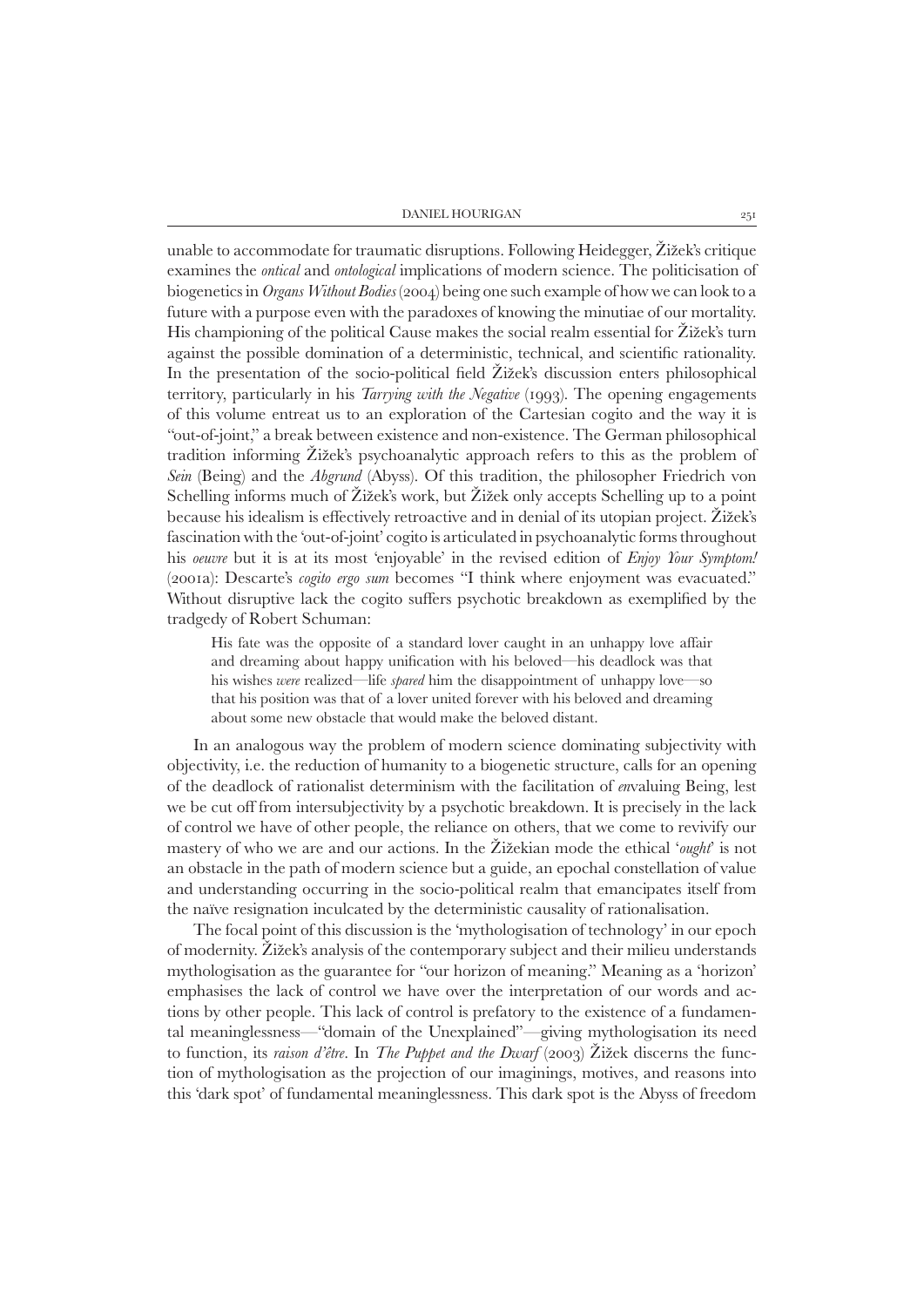that precedes the subject as both Self and subjectivisation. Following Schelling, Žižek reveals a sense of awe accompanying the understanding of ourselves as a Self: our selfunderstanding. This awe is derived from our apparent existence as self-understanding subjects in the midst of aeons of non-existence, as though to be a Self is to paradoxically gain a distance from existence and become aware of our fleeting selfhood, our beingin-the-world. Mythologisation is thus the horizon created by the convex curve of this existential distance, the meeting of *something* and *nothing* where the best answers seem to be mystical ones, i.e. Christianity's 'creation *ex nihilio*'.

When we turn our gaze toward this *something*, toward Being, we are subjectivising the world experienced with our senses; coordinating the value generated by mythologisation with our fantasies. Subjectivisation is the attempt to gain a purchase on this appearance, the troublesome wanting of organic life "in becoming without being," prior to any demarcation of temporality—past, present, or future. Becoming unveils the Abyss haunting the subject as the dread of death/finitude in the establishment of temporality, i.e. whether or not doing something differently in the past could have changed our present situation as our life ends one minute at a time.

The difference between mythologisation and the fantasisation emphasised by Žižek is effectively the difference between 'demand' and 'need' in the psychoanalytic clinic. Within psychoanalytic theory, demand functions at the level of fantasy, a coordination of our relations with other people in their symbolic constitution—Otherness. Need, on the other hand, operates with mythologisation, the very organic want of a *raison d'être* to offset the vacuum of an existence without purpose. While fantasy may coordinate the value of mythologisation, it does not consume it entirely because it is interrupted by the fundamental difference between the modality of ontical demand and ontological need.

The pivot-point of this turn from ontical demand to ontological need is the Lacanian Real or 'thing-in-itself'; the very blind spot or antinomian stain of the subject on the screen of perception. The subject as thing-in-itself presents us with its antinomy between the exteriority of ontical demands and the horizonality of ontological need: it is simultaneously the impossibility of seeing our Self seeing and the interminable processes of perception (perceiving, mythologising, doubting, etc) or willing. Such an antinomy is a stain on the otherwise explainable and ordered reality of Reason. The term 'stain' is here used to emphasise the unsettling disjunction between, to figure along the lines of Žižek's discussion of Alain Badiou in *Think Again* (2004), "the pure multiplicity that beings present insofar as they belong to a situation … and their re-presentation according to the prevailing state of that situation." For Žižek the Real has two sides, "that of purification and that of subtraction," that offer some hint as to the limits of the modality of the ontical and ontological.

On the one hand, the Self is isolated in the purification of the Real. Here self-understanding is led to the mystical brink of transcendental Selfhood and is blocked from outright mysticism by the opacity of the Real, its 'teflon-coating' against mythologisation. The ontological priority of this is emphasised even at the basic level of physical need wherein the process of satiation is thwarted by the antithesis contained in its com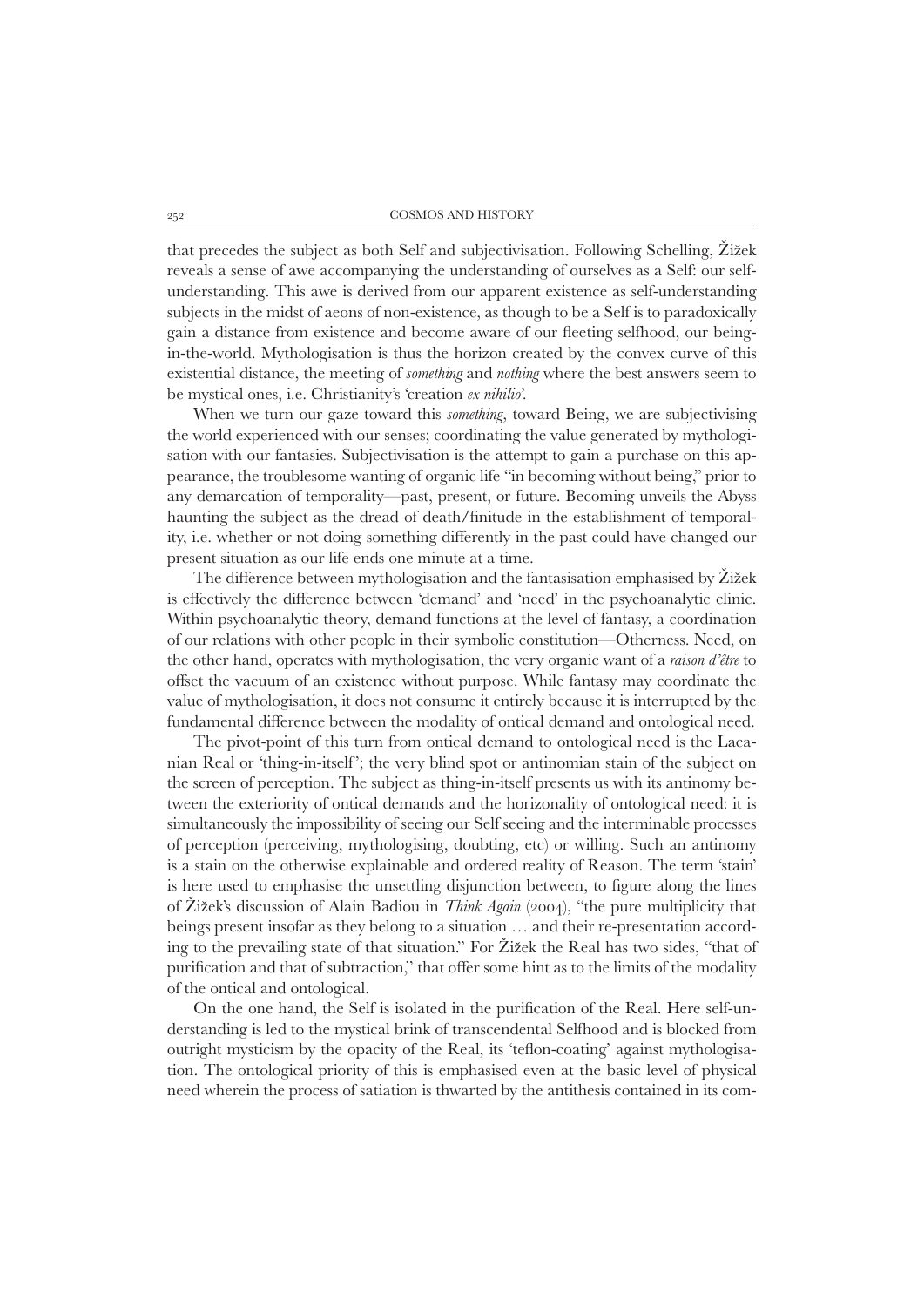portment: lack.

The other side of the Real, subtraction, removes "all determinate content, and then tries to establish a minimal difference between this Void and an element that functions as its stand-in." The removal of 'determinate content' suspends what we perceive as the normal run of things in the universe (causal necessity) requiring non-existence become the minimal difference or 'empty set' that has no place within the physics of the cosmos, i.e. the surplus of possibility lost when something happens. Alenka Zupančič observes a similar case with Kasimir Malevich's painting *White Square On White Background*; the way a minimal difference "enables us to see 'white on white'." In the work of both Zupančič and Žižek, thanatos phobia and abyssal freedom function as the elements standingin for the Abyss/Void that are, by virtue of their mediator status, different from the Abyss.

In an analogous way we can observe that the stain of surplus possibility is different to the 'possibility' of determinism. Herein surplus possibility retroactively emphasises the groundlessness of existence, the abyss of freedom. We come dangerously close to the aphasic's absence of overt (spoken) purpose if we do not observe the dread of death in the face of abyssal freedom. With Zupančič, to not suffer is to err in the art of living by forgetting the existence of a subject "*always* presupposes negativity or nothingness." Žižek suggests this allows us "to become 'passionately attached' to some Cause—be it love, art, knowledge or politics—for which we are ready to risk everything."

It is Arthur Schopenhauer, however, who remarks of such abyssal freedom that it must not be "determined by grounds." The stand-in freedom—a spectral surplus—is "determined by nothing at all," it is groundless and ghostly. Thanatos phobia and abyssal freedom appear as spectres haunting the horizon of meaning *vis-à-vis* phenomenal representations of the Abyss, omens of its dangerous contingent reliance on the meaning-thwarting groundlessness of the Abyss and the suffering inculcated therein. As Žižek reveals of the work of Badiou, there is a gap between the situated subject with their multitude of possible courses of action and the subject of the situation whose representation by the parameters of the situation limits this possibility itself. Hence the opposite of one appears as a spectre to the other: the situated subject experiences the abyss of freedom, the subject represented in their situation opens onto the dread of there being no surplus possibility. Yet the haunting of these miserable spectres around this pivotal lacuna also promises to excite humanity.

Following the Indic wisdom of the *Upanishads* (1965), Schopenhauer reveals the fear of the Abyss—in both its dread of finitude and anxiety to act—to be something *constitutive* to the well-being of the Self. Cyclically passing through the Abyss, reducing the Self to its infinitesimal kernel of 'is-ness' and then bursting forth with the apprehension of existence in its totality as Being, revivifies the Self in its dare to exist/act and overcomes the restrictive phobic response. In the darkest nihilistic hour of reduction to the ontical 'is' Schopenhauer reveals the promise of change and order, of reaction and revitalisation. In the stupor of ontical existence it is the intellect—a type of self-relating negativity (Fichte), *a la* the Real—that switches from the danger of complete annihilation to the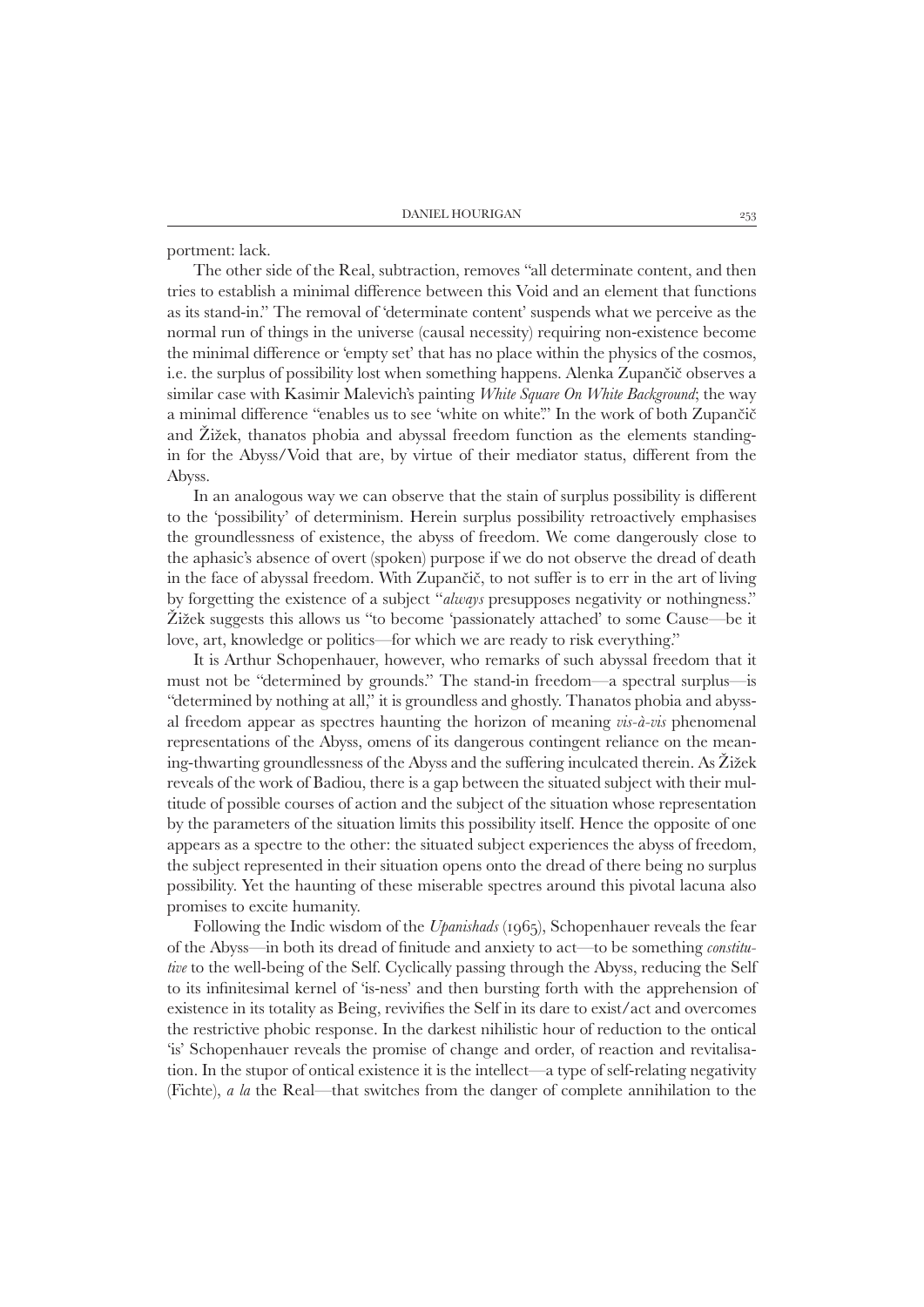promise of *something*. This 'something' is the choice of existence in the groundlessness of existing; we do not shed our treasured kernel of 'is'. Here Schopenhauer is following Kantian spontaneity, "reasons ultimately count only insofar as I "incorporate" them, "accept them as mine"."

Human existence errs by choosing to exist in the cycle of perpetual need, today exemplified by "hedonism combining [sic] pleasure with constraint … the very thing that causes damage should already be the remedy." This immediate coincidence of opposites is erroneous and unstable because of the human condition's susceptibility to misery. To build on the earlier discussion of desire and need, even at the highpoint of attaining what one desires we become dissatisfied:

As soon as they are attained, they no longer look the same, and so are soon forgotten, become antiquated, and are really, although not admittedly, always laid aside as vanished illusions.

Here it becomes clear that Schopenhauer's metaphysics are an attempt to negotiate our existence through a process of endlessly breaking the *mâyâ*, the illusion, we construct for ourselves against the horror of having nothing to will/mythologise in the meaningless Real kernel of the Self that we refuse to give up to the Abyss/Void simply because we *exist*.

The philosophico-mystical endless return to Being is a return of thought to existence *in its existing* (ontology), and yields the impossible question of 'why something rather than nothing?' Reading Heidegger's philosophy in *The Ticklish Subject* (1999) Žižek considers this question unanswerable because in contemplating Being and the Abyss we are thinking through the *sui generis* origins of what we call 'reality', the horizon or limit of the conditions of possibility. While Being is the 'order of the cosmos' (the existence of objects to be thought and thinking itself), in Gödel's mathematical theory the Abyss is the empty set that must be counted before counting can begin. To put this in Žižek's favoured Lacanese: Being is the Imaginary register in its ontological dimension that excites meaning, and the Symbolic Order in its ontical appearance of causal necessity. The Abyss qua Real is "on the side of virtuality" against the 'real reality' (causality) presented by the Order of the Symbolic, further emphasising its spectral mediation by dread and anxiety. Thus the Abyss clears a space in reality to allow something to appear (be symbolically recognised) and be mythologised with a name, while at the same time thwarting the sufficiency of this mythologisation and ensuring the changing world that manifests before us. Or to put it another way, Žižek is suggesting that we can never really satisfy desire in-itself because our relation to it is one of self-conscious reflection; we always already desire, there is no choice to cease the decay and dissatisfaction categorised by the Abyss in Being. One might even go so far as to say that the Abyss is the 'bone in the throat' of Being marking mythologisation as a vain procedure that is inevitable in lieu of the forced choice of existing-in-the-world.

Heideggerian philosophy considers science to be an essential mode of existing-inthe-world, or, *Dasein*. This position allows for the philosophical acceptance of the life-enriching potential of the products of science, of 'letting be' so truth can 'take place' rather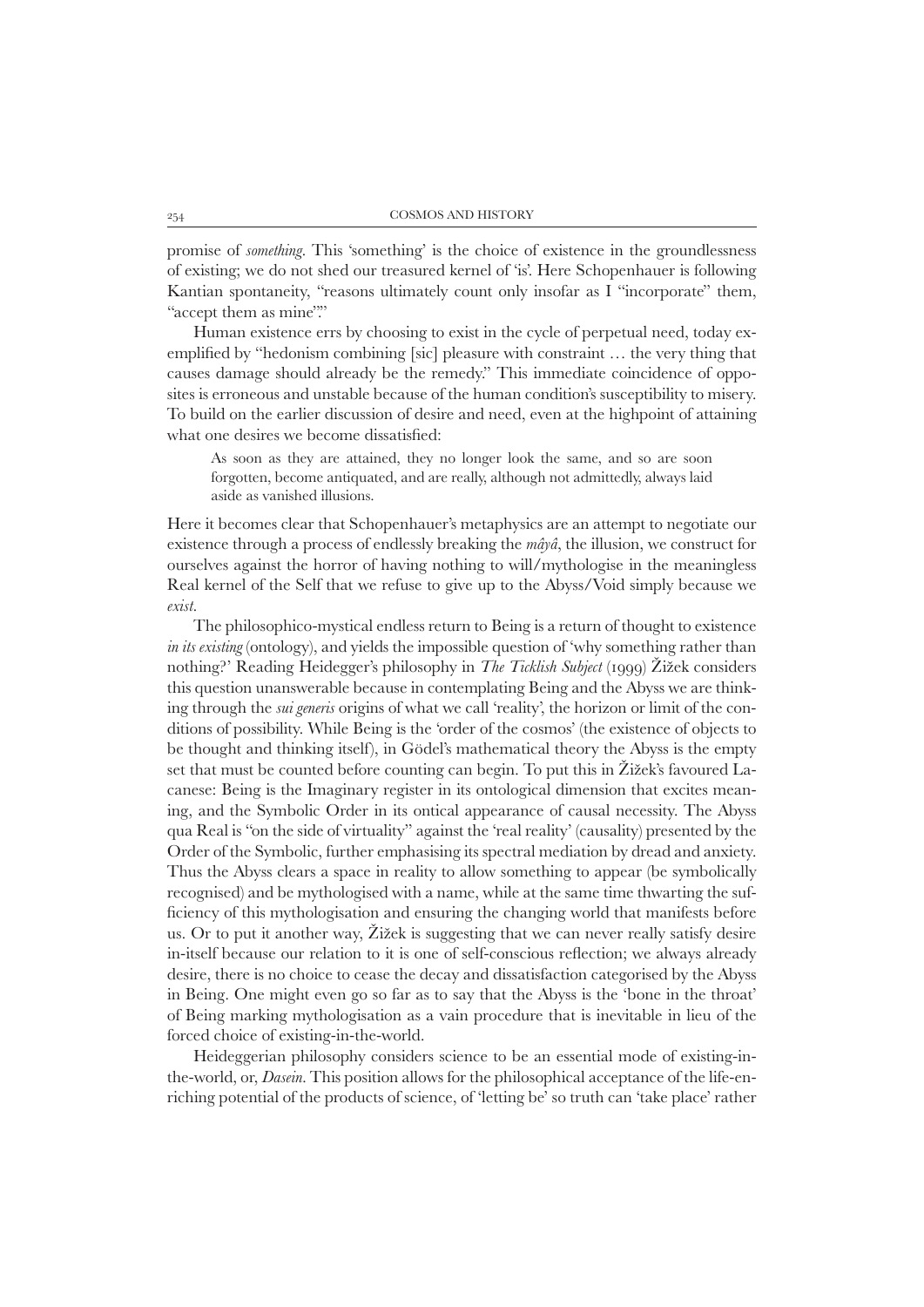than be obscured by mechanical reproduction and fabrication. It also allows for the serious consideration of science as a critical project in and for modernity following Rousseau's considerations of the arts and sciences; in the very sense that we cannot return to a mythic natural harmony by simply ceasing technological development because we are entwined with the technological development constitutive of our historical situation. Science as a mode of *Dasein* grants it a place within the conditions limiting the possibilities of how we make our lives meaningful, how we mythologise the world.

According to Heidegger, modern science attempts to negate the Abyss in attempting to 'explain away' and rationalise the universe, therein closing upon the Unexplained. Technology enables science to proceed with its project of practical understanding by facilitating experimentation. The content of scientific judgement is technologically derived, and therein scientific advancement becomes coextensive with technological advancement in Heidegger's critique. Crucial to this critique is the historical-etymological argument that the term 'technology' derives of the Greek '*techne*', a coming together of 'crafting' and 'making'. Fusing 'crafting' and 'making' the concept of *techne* successfully connects the *raison d'être* of being human with the processes of being/existing-in-theworld or, to use Heidegger's term, *Dasein*. Heidegger considers thinking a form of *techne*, with the important qualification that "thinking is the thinking of Being." Within Being technological advancement affects the human condition through the senses *and* through thought. Therefore it is not only technological engagements that are changed with scientific development but our social and political experiences also, "for there is no such thing as a man who exists singly and solely on his own." Heidegger ominously refers to this as "the sway" of *techne* and its modern effect as a 'setting-upon nature' that enframes our understanding of our human condition. This enframing carries over the scientific demand for objectivity to the other modes of living our lives, and encroaches on terrain usually expressed as subjective. For instance, the experience of pain is measured and resolved through an external prosthesis such as analgesia rather than incorporating this feature of experience into the basis of our daily lives, for improving ourselves as the Stoic philosophy of Seneca—much admired by Schopenhauer—would have us do. *Techne* closes on ontology in the comportment of modern science, tasking mythologisation to literally make sense of the ontical world. The danger of *techne* is thus the fall into the vicissitude of excessive rationalisation because we are tyrannised by the naïve comfort given by the accumulation of facts in scientific research and experimentation. Rationalisation mirrors the forced choice of existence in Schopenhauer's metaphysics, it is a species of mythologisation peculiar to the scientific mode; a 'mythologisation of technology' covering over the unconscious limit of the known—the "unknown knowns."

It is 'modern science' that concerns Heidegger because it appears to spill beyond the boundaries of its essence, rendering it meaningless and infecting mythologisation with a degree of impotence. With Heidegger, Žižek emphasises this impotence of *mythos* in the psychologism of 'ego psychology': the rationalisation of all the fantasies (organisations of sense-value apropos of mythologisation) we project into the Abyss, and the further categorisation of these fantasies as 'knowable' within the cold light of Reason where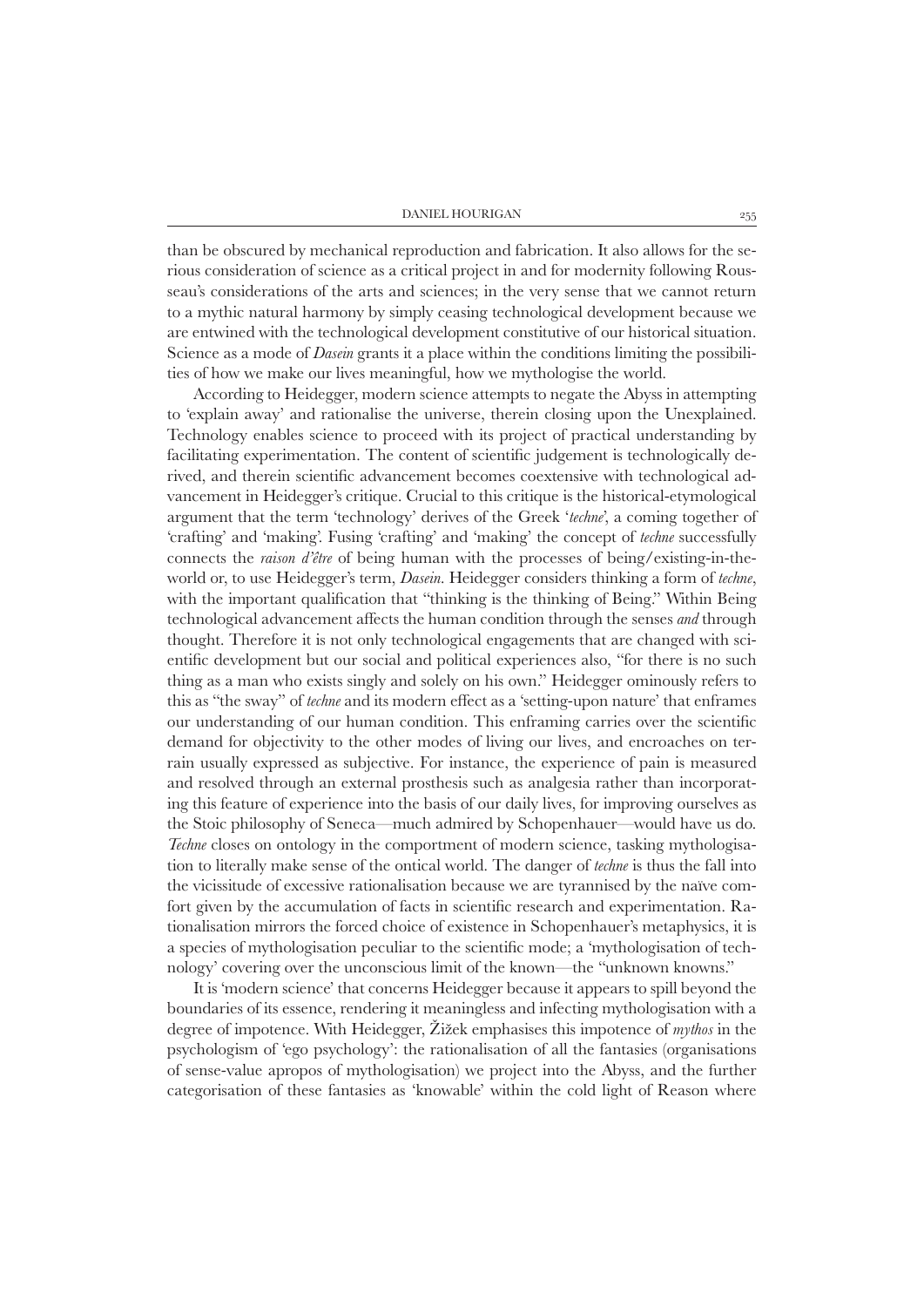no unexplainable mystery can abide and the psyche becomes a pathogen against the background of a given/determined external reality. Such a delimiting and 'explainingaway' of the world has a two-fold consequence. Formerly, modern science impinges on the other modes of *Dasein*, i.e. poetry and religion, and troubles the existential project of *Dasein* coming-to-grips with the Abyss and Being by over-determining Reason and dominating the horizon of meaning, wrongly reducing the *many modes* of existence to *a mode* that cannot admit the domain of the Unexplained in its ambiguity—the way a neurotic is frozen by the uncertainty of whether their act will be successful, or the obsessive's deferral of Life itself. Substantively, this movement beyond the essence securing the horizon of meaning of modern science within *Dasein* produces a metaphysical nihilism typified by "man, investigating, observing, pursuing [sic] nature as an object of research, until even the object disappears into the objectlessness of standing-reserve." Standingreserve, *Bestand*, falsely traverses the dreaded Abyss reducing Being to a mechanism that functions per the phobic response: ordering objects to be at hand to shield the subject from the feared thing of the mechanistically repressed phobia. Yet these objects are destined to collapse into objectlessness because blindly traversing the Abyss with 'demystifying' mythologisation ensures *techne* closes on the ontological horizon of meaning with the deadlock of subjectivity and objectivity. The phobia thus appears inescapable and mitigating everyday ontical existence.

Herein the Abyss and Being reappear as an objective trauma to the subject's worldliness because the Abyss and Being hold a non-subjective non-objective categorical position. The dilemma of modern science and the human condition is therefore how to experience "the call of a more primal truth" when faced by the danger of techne as a challenge to the *eidos*—idea attained with experience (Plato)—of the human by bloating the value of mundane everydayness. This is especially problematic to the vital ancient Greek underpinning of Heidegger's account of worldliness in *Being And Time* (1996) because "*eidos-morphe-hyle*, afterall, come from techne," effectively making the human condition and its socio-historical metamorphoses a ward of *techne*. Thus the challenge to the *eidos* of humanity, e.g. the reduction of the social phenomena to statistics, is a violence of *techne* against itself.

Taken in light of the mythologisation of technology, the *eidos* of the human condition is the conception of the experience of being human as we negotiate our mundane everyday lives within a particular epoch or historical situation. '*Eidos*' is a blending of the 'is' and 'mythologisation', of gaining a self-understanding within our epoch by using its outward representation of humanity and imagining the barrier of our contingent existence as well as transcending this contingent boundary, of being part of the many. An epoch is defined by its beliefs and practices, the historical situation that configures the limits of existing possibility, the understanding of these boundaries, and their transcendence. Epochs also carry the spectre of value (mythologisation), ordering the different ways one can live their life and therein making some methods qualitatively better than others.

The ordering of the beliefs and practices of an epoch known as its *technics*, and the genealogical locus of modern science emerges from such a thing. We can locate the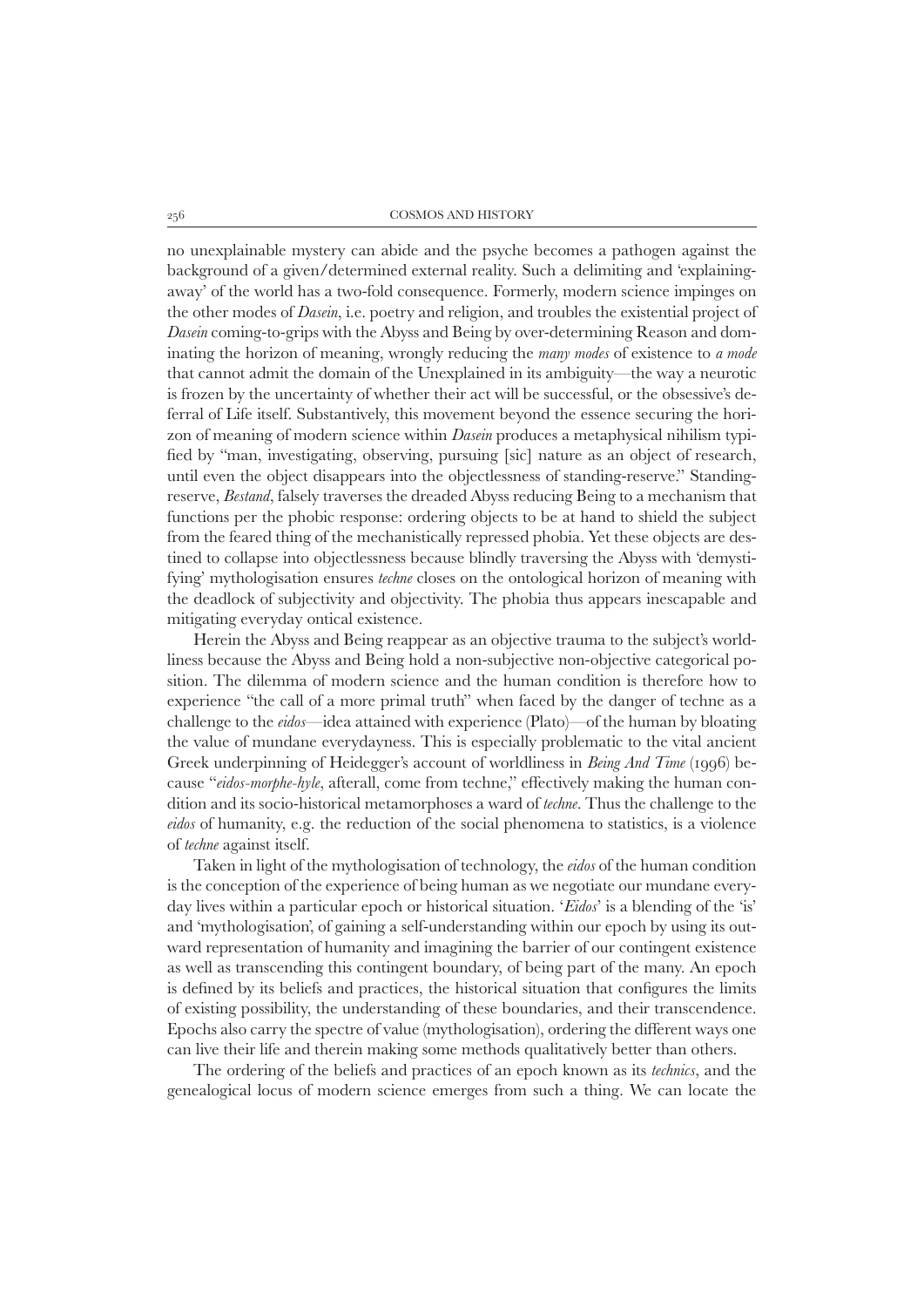#### Daniel Hourigan 257

initial arbitrary grounding of the *technics* of the epoch of modernity in the tradition of Western philosophy; specifically in Rene Descartes' meditations on existence leading to the cogito and radical doubt, and Francis Bacon's treatises on scientific method and knowledge production which propound ideas of progress and a progressive understanding of accumulated information/knowledge. In both these cases the 'epoch' notion must presuppose a self-making energy, *autopoesis*, animating the ways of living within the *technics* of an epoch. This energy is sublimated to fit within the epochal moment and its *technics*. Žižek openly states of such sublimation that its central Abyss/Void, "seems to be increasingly under threat; what is threatened is the very gap between the empty Place and the (positive) element filling it in." The ('sacred') ontological difference between the open ontology of the 'horizon of meaning' instated by mythologisation and the ontical 'objects of technology'—what technology facilitates and the technology itself—is threatening to collapse from the impact of *techne*'s violence against itself. Already we have self-replicating robots, replacing the 'humanity' Ernst Jünger relied on in his analysis of machines in the First World War where authenticity derived of seeing oneself as an 'objectification of reality' wherein the human becomes a prosthetic extension of determinism with input from a nature-machine. With the *eidos* of humanity thus endangered sublimation becomes the promise of an open universe that still has its mysteries.

As in Freud's metapsychology, sublimation goes beyond the borders of the human *subject* whilst being included in the human *condition*—the philosophical understanding of humanity in *technics*. Sublimation is the process of internalising unpleasant outcomes so we can find socially acceptable satisfaction for autopoetic energy. Such internalisation and redirection appears in the disjuncture between the *eidos* of human condition, or Self, and the personal sense of ownership over our experience as subjects of perception, or subjectivisation. The sublimation of *autopoesis* becomes distinguishable after experience takes place; the 'wisdom of hindsight' reveals a process of mediation between what we want to ideally be and our place within social networks and so forth, our 'worldliness'. Sublimation is therefore always in a relation to what is, to Being, and finds its counterpoint in the turning back of consciousness on itself as critical self-consciousness. Žižek's discussions of the Cartesian *cogito*, the minimal difference of Self (an 'out of joint' selfcritical 'I'), in *Tarrying With The Negative* makes it clear that critical self-consciousness unearths sublimation initially through the *contemplation of mythologisation and the phantasmagoria of value enacted therein*, and successively in *the doubt of this mythologised 'fabula mundi'*—fabulous world—and then in *the radical doubt of doubting this doubt itself* (Descartes). The space between Being and critical self-consciousness is thus the minimal difference of the Abyss which is inherent to consciousness and our understanding of (coming-togrips with) any object or idea. Without such a distancing effect the Abyss would act as a Void blotting out all contemplation of what 'is' and manifesting as an ontological aphasia—the horrifying vacuum of an existence without a purpose.

Responding to the danger of the Abyss, mythologisation and fantasy create and instantiate an intangible world of value—phantasmagoria. When we fantasise we engage in an 'imaginary identification' with our epoch; we pour coordinated (fantasised) mean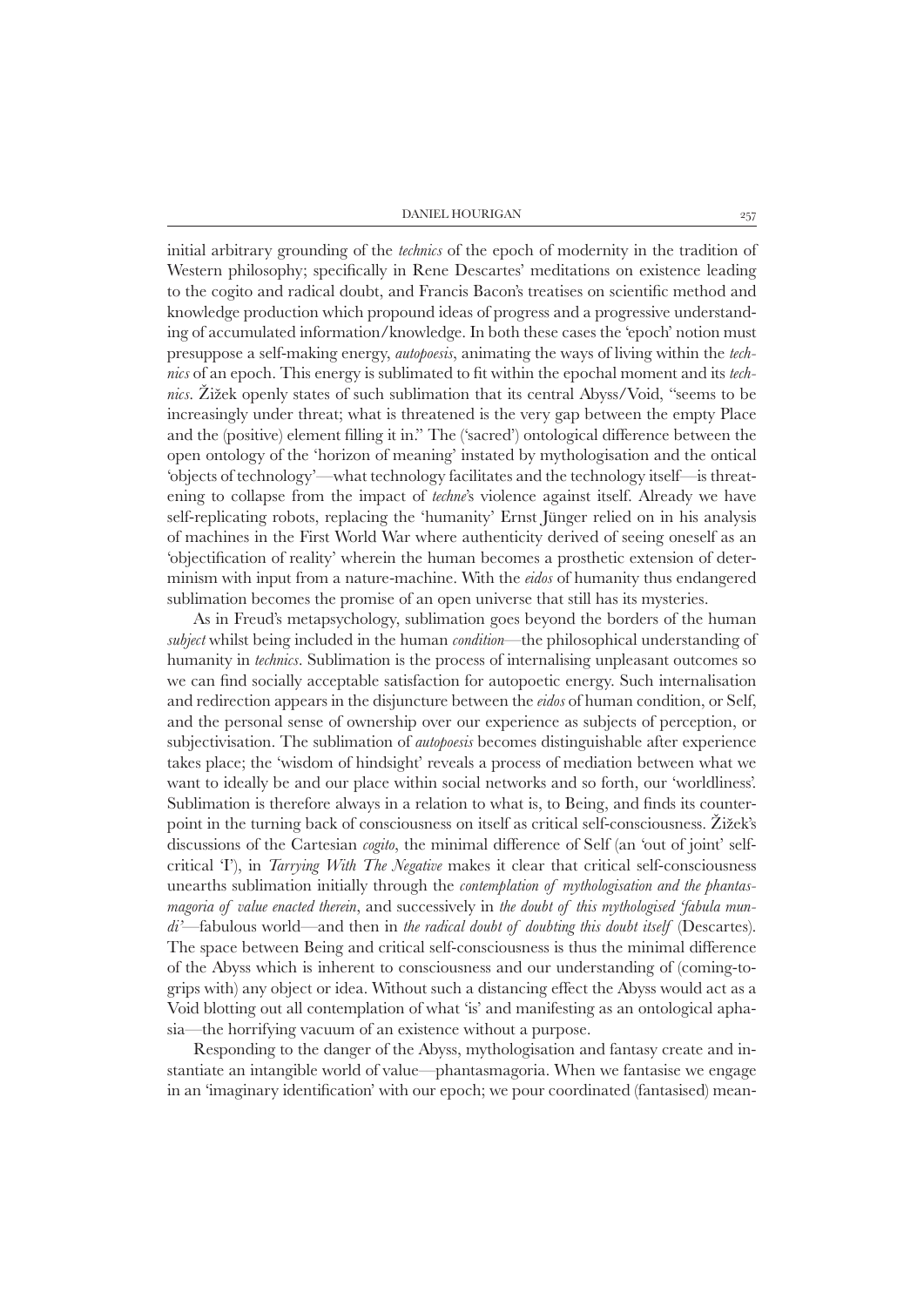ing/myth into the Abyss. Such identification is the motion *Bestand* attempts to capitalise upon to similarly offset the dread and anxiety of the Unexplained. Imaginary identification is the solipsistic procedure of *autopoesis* acting for-itself, and as such defunctionalises and alienates the Self so the capacity to fill the Abyss can become actualised. That is to say, while the dread of thanatos phobia maintains a position in grounding the subject for existing-in-the-world (*Dasein*), it can be falsely traversed and covered up by representation. Žižek explains Badiou's "*mieux vaut un désastre qu'un désêtre* [better a disaster than a lack of being]" in this way:

Better the worst Stalinist terror than the most liberal capitalist democracy. Of course, the moment one compares the positive content of the two, welfarestate capitalist democracy is incomparably better—what redeems Stalinist 'totalitarianism' is the formal aspect, the *space* it opens up.

To be grounded in *Dasein* is not to attain certitude but to realise the Abyss and its function in the ideation of the human condition.

The reflex of imaginary identification is symbolic identification. Imaginary identification alienates subjectivisation and creates the fantasy of a once stable self-conscious past. This fantasisation orders the value already introduced to the perceived world by mythologisation to co-ordinate the desire or metonymic 'stand-in' of the Other (Cause) sustaining the comportment of the subject—it literally "teaches us how to desire." Symbolic identification traverses fantasy's alienation to reveal the nihilism hidden in its normativity, i.e. the egalitarian right of every citizen to vote in the ideological discourse of welfare-state capitalist democracy does not emancipate denizens living and working in such a nation-state. This nihilism is propounded by the inescapability of the Abyss. When the Abyss is blindly traversed by *Bestand* we find the horror of something resisting mythologisation/symbolisation as an external trauma which we have no control over—'trauma' becomes one of the names of the Real. When migrant workers in the Netherlands maintain their beliefs, practices, and language without heeding the tenets or learning the language of the country they are in it stirs the liberal-democratic egalitarian sensibility into a state of confused denial. *Bestand* functions as a mirror for the Abyss, its objectlessness co-opts the *raison d'être* of the human condition. Herein democratic citizenship becomes synonymous with a way of mythologising 'the human' that shifts from merely being another metaphor for the subject to metonymically standing-in for the subject—access to the 'is' becomes invalidated. The mirrored Abyss condenses the effect of nihilism on mythologisation, magnifying the fundamental thwarting of sufficiency by the Abyss proper which is veiled by the *Bestand* of *techne*, and swallows the meaning of citizen/denizen into nothingness.

Because of its pre-ontological position the Abyss is unavoidable. It follows then that if *Dasein* (being-there) retains an ontological position that affords us a 'horizon of meaning' it must unfold within the Abyss. The horizon of meaning stands in the gap between the pre-ontological Abyss of freedom and the particular ontic content of everyday life the objects *Bestand* reduces to objectlessness. In this way mythologised value becomes ontologised and spectral, inviting groundlessness.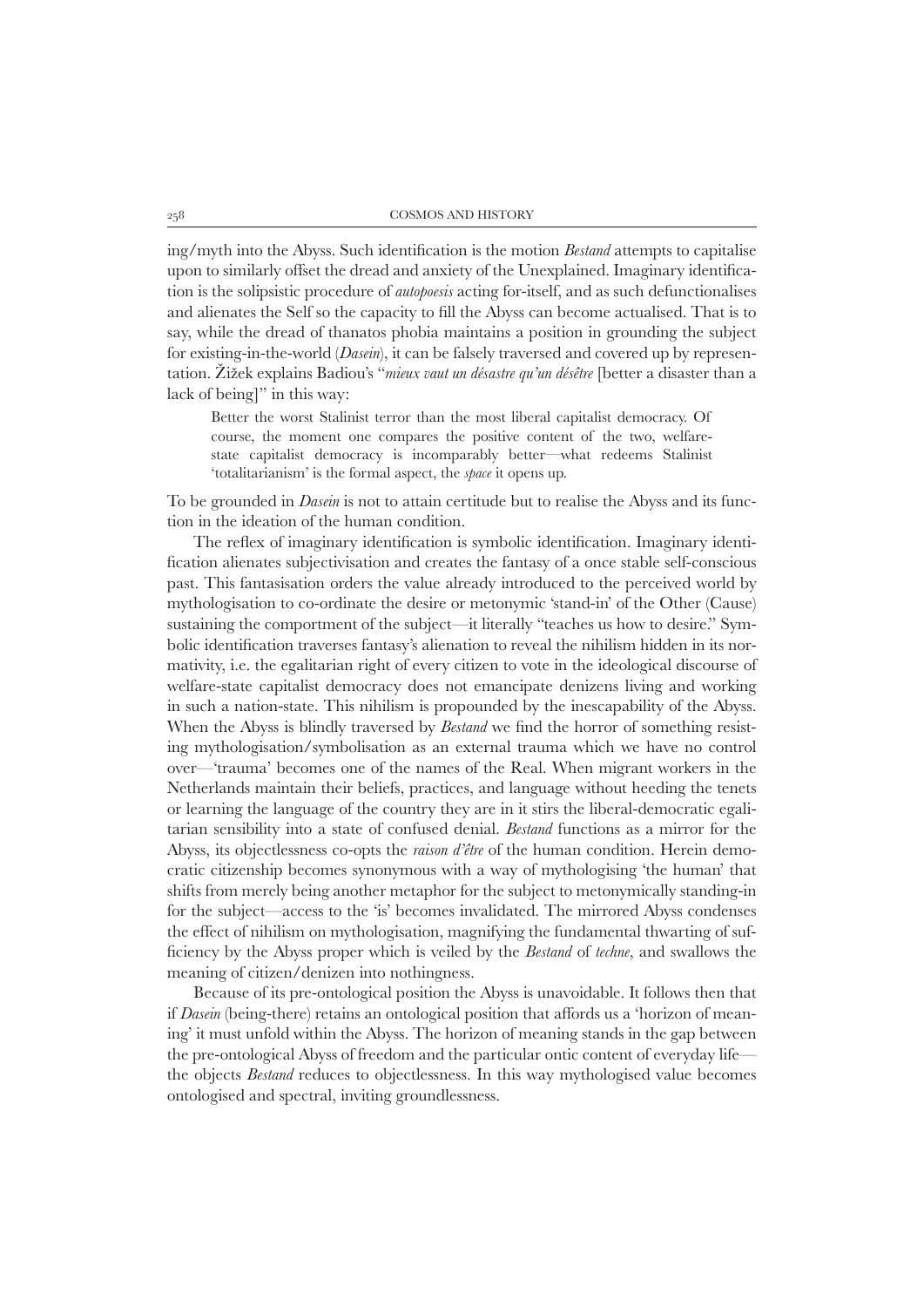Daniel Hourigan 259

It is at the level of mythologisation in the ontic content of our daily lives (i.e. everyday activities like working, eating, sleeping, etc) that the groundlessness of *Dasein* manifests. Following Seneca, Schopenhauer, and Žižek, we cope with this uncertainty of how to act by sublimating autopoetic energy in the attempt to establish an impossible homeostasis; to find a sufficient ground for existing, for our *raison d'être*. As Žižek notes apropos of Freud's *The Interpretation of Dreams* (1976) the latent content constructed by mythologisation, the value we sense in the world, is brought together after sublimation has introduced the 'essence' as a really existing distortion to the understanding of beings, of what exists; therefore giving meaning and sense a deficit of sufficiency. For instance the blueness of blue—the Being of blue—distorts the eidetic appearance/dwelling of blue. That is to say, there is a difference between the existence of an existant (a thing), the qualities attributed to it (morphology) through the relations of its situated worldliness (*hyle*), and the mediation between these ontological and ontical horizons respectively (*eidos*). In its worldliness colour is reduced to a relative relation because blue-in-itself punctures the sufficiency of relativism with the limit of symbolisation, an ontological lack in its very founding: the call to mythologise. This dissatisfaction with eidetic appearance (the congruent idea of something within an historical epoch) keeps relativism functioning, keeps imagination from becoming transcendentalised, and also keeps open the possibility for change and metamorphosis.

The angst-inducing danger of this fundamental dissatisfaction/lack incites a covering over of what is in us more than ourselves, the very locus of existing in and with Being. Schopenhauer locates this locus as the thing-in-itself, most closely represented as the *will* of the human creature that affords us both the freedom to act against our inclinations and the ability to remain in service of the perpetual dissatisfied cycle of animalic desire. In lieu of Heidegger's critique of modern science the disjuncture between Self and subjectivisation in our epoch of modern scientific-technological civilisation must attempt to resolve the objectlessness of *Bestand* as a response to the thanatos phobia inculcated by this lack. Objectlessness does not provide the strength of spirit we need to master our freedom. Leaving this lack covered will manifest un-mythologisable trauma, as was made painfully obvious by the mystic/melancholic resistance of villagers to return to their destroyed island homes in the wake of the Asian tsunami on the  $26<sup>th</sup>$ of December, 2004. Recourse to the covering over of the Abyss endangers freedom and reduces humanity to inescapable servitude, mere *automata* devoid of Self.

In a socio-political frame the danger of the Abyss for democracies is to let irrational dread dominate our democratic ideology and weaken the very spirit of the people, *Volkgeist*, this ideology relies on. As Rousseau and others have shown, when a society is weakened enough social psychosis will intervene because we cannot return to a natural state of harmony as such harmony is itself a myth *we create* to protect ourselves from the Abyss. Without the anxiety of the Abyss democracy forgets the essence of freedom and can but wither until its state of affairs becomes so symbolically deficient it collapses into a psychosis of alienated mythologisation lacking causality (tyranny), even after sublimation—the high rate of return to office for a ruling party from democratic elec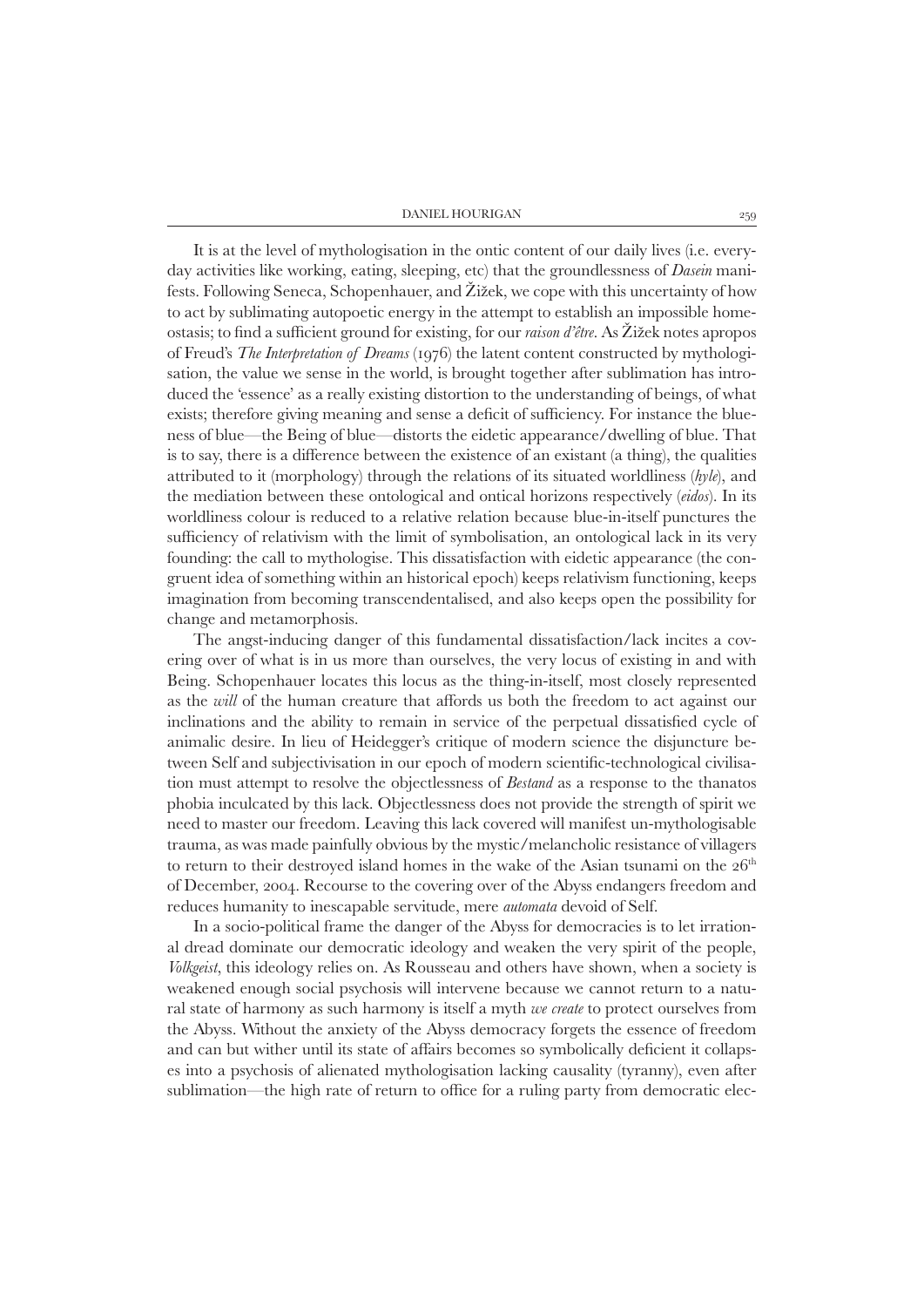tions held during wartime. While alienated mythologisation (*autopoesis* acting for-itself) introduces an incredibly energetic phantasmagoria for the psychoses, it lacks the points of understanding to allow successful social interaction. Žižek articulates this danger as the very societal mass or *demos* of democracy losing its promise of political communication, slipping into totalitarianism or mere formal legalism such that 'Democracy' means "whatever electoral manipulation takes place, every political agent will unconditionally respect the results," as in the US presidential elections of 2000 where "a couple of hundred Florida votes decided who would be President."

It is against this pathology that the possibility of automata can be therapeutically asserted by modern science. For example, if the successful function and structure of democracy can be ascertained then the justified method of social stability is to put this structure in place and keep it fully functional—utopian democracy. At this point modern science reveals its ahistorical turn, "the *way* in which human being *is*" is separated from "the historical context of its development" by the objectlessness of *Bestand*. To continue with the previous example, the function and structure of democracy is separated from its historical situation (epoch) and immanent development (*technics*) by the utopian assertion that democracy can be imposed on any social situation that is not democratic. The idea that such an imposition on a nation-state is *progressive* leads to the absurdity of determinism; that one can accurately determine a nation, a people's future or ontological horizon whether they take up democracy or not.

The inherent determinism of automation-as-therapy reveals the double possibility of science as a mode of *Dasein*: uncovering human societies as automata of the naturemachine *or* covering over the Abyss of freedom, the incursion of chaotic anxiety, with the fantasy of a possible return to pre-industrial societies' mythical harmony. Following Žižek's reading of Heidegger, this double possibility is asserted within the frame of *technics* linking *Dasein* and the epochal moment in such a way that historical context is spuriously made a scapegoat—a Monstorous Thing—plaguing the sanguine operation of *Dasein* with the meaninglessness of determinism thus rendering all sacrifice senseless and partial. That is to say, the Situation from which democracy emerges in a scientific-technological civilisation is a matter for historical theorisation ahead of technological experimentation. In ascertaining historical context the dominance of technological *praxis* breaks down because it has an ahistorical mode, as both Schopenhauer and Foucault have emphasised. The hermeneutics of historical objects (the reading around their contingent margins to understand the mythologised 'why' not merely the practical 'how') concerns us with the ontological horizon of meaning that the *Bestand* of modern science negates (according to Heidegger) in favour of the forgetfulness of the ontical, the slowing of critical thinking by an almost bestial attention to everyday living.

Modern science has a promise and a danger. It promises to lift the veil of mystery, what the Greeks called *lethe*, and reveal the world as it really is: its truth or *alethia*. This promise is alluring because it is dangerous. The danger of modern science and technology comes from their processes of revealing, or unconcealment. In the Heideggerian mode this is understood as the pathos between dominating nature and letting nature be.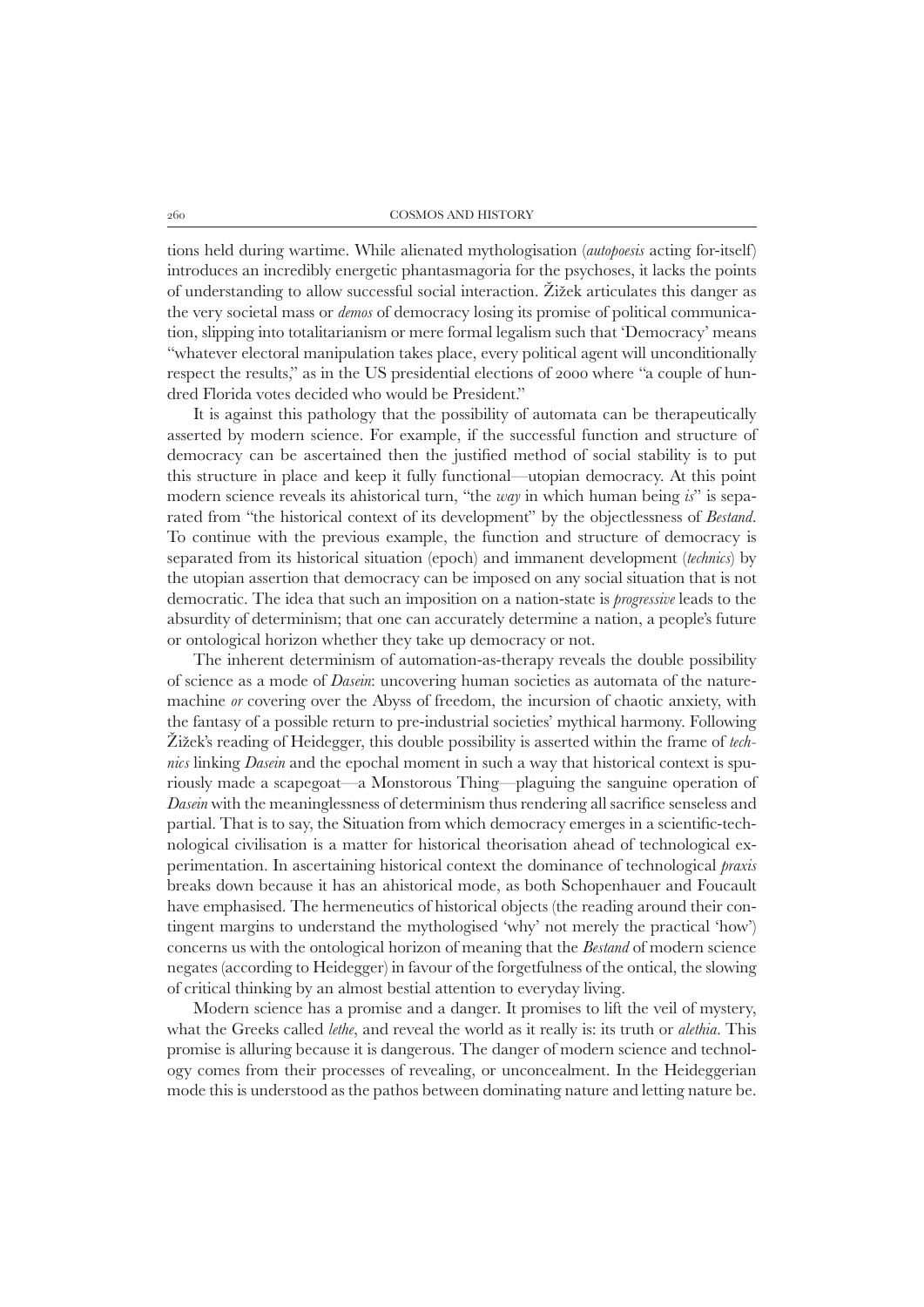| DANIEL HOURIGAN |  |
|-----------------|--|
|-----------------|--|

For millennia mystical, religious, and poetic experiences have all engaged with the latter through modes of contemplation, denial of self (self-abnegation), and enjoyment respectively. Mythologisation too lets the world take place, filtering and envaluing experience. Modern science and technology set upon nature, manipulate it. This understanding is exemplified by quantum mechanics' understanding of electrons: once these objects are no longer observed they cease to exist. The adage 'seeing is believing' has explicit worth here because it would appear that the representation of the electron in the algebra of physics is more real than reality itself. The emphasis on the filtering of reality gives reality a sense of consistency. It stands to reason, then, that the mythologisation of the world is what makes the world bearable, because it opens reality to an understanding of the subjective and objective that is open. And yet mythologisation relies on there being *something* other than itself, the categorical closure of the Abyss, to invigorate the purpose of enchanting perception and thought in today's era of tiresome secularism, metaphysical nihilism, and anti-hermeneutic fundamentalism. In a 1947 published response to Jean Beaufret Heidegger wondered when we would begin to think existence in its existing as Being. The question of the position and state of mythologisation today is a crucial step toward this thought, and further insight into the cultural and philosophical implications Žižek's work for contemporary scientific- technological consumer societies.

### BIBLIOGRAPHY

- Bacon, Francis, *The Advancement of Learning*, William Aldis Wright (ed.), Oxford, The Clarendon Press, 1900.
- Benjamin, Walter, *Illuminations*, trans. Harry Zorn, London, Random House, 1999.
- Žižek, Slavoj, 'Da Capo senza Fine', in Judith Butler, Ernesto Laclau & Slavoj Žižek, *Contingency, Hegemony, Universality: Contemporary Dialogues on the Left*, London, Verso, 2000.
- Cioran, Emile, *De L'Inconvénient D'Être Né*, Paris, Gallimard, 1973.
- Cooper, Simon, *Technoculture and Critical Theory: In the Service of the Machine?*, London, Routledge, 2002.
- Descartes, Rene, A Discourse On Method: Meditations on the first philosophy principles of philosophy, trans. John Veitch, London, Dent, 1978.
- Foucault, Michel, 'What is Enlightenment?', in Paul Rainbow (ed.), *The Foucault Reader: An Introduction to Foucault's Thought*, Ringwood, Penguin Books Ltd, 1991.
- Freud, Sigmund, *On Metapsychology*, trans. James Strachey, Angela Richards (ed.), vol. 11, 15 vols., London, Penguin Books Ltd., 1984.
- Heidegger, Martin, 'Letter on Humanism', trans. Frank A. Capuzzi & J. Glenn Gray, in David Farrell Krell (ed.), *Basic Writings: From 'Being and Time' (1927) to 'The Task of Thinking' (1964)*, San Francisco: HarperCollinsPublishers, 1993.
- Heidegger, Martin, 'The Question Concerning Technology', trans. William Lovitt, in David Farrell Krell (ed.), *Basic Writings: From 'Being and Time' (1927) to 'The Task of Thinking' (1964)*, San Francisco: HarperCollinsPublishers, 1993.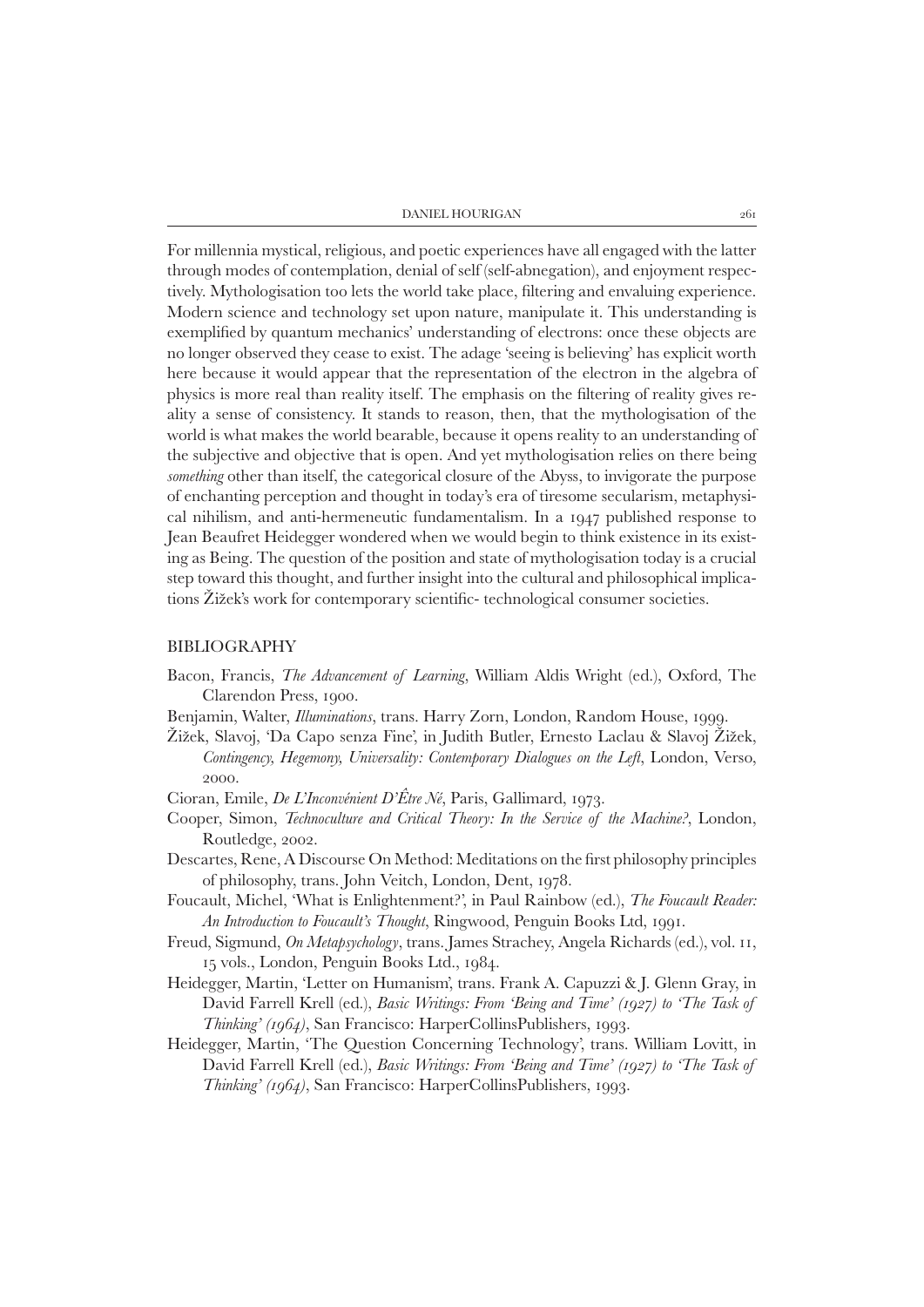- Heidegger, Martin, 'What Calls for Thinking?', trans. Fred D. Wieck & J. Glenn Gray, in David Farrell Krell (ed.), *Basic Writings: From 'Being and Time' (1927) to 'The Task of Thinking' (1964)*, San Francisco: HarperCollinsPublishers, 1993.
- Heidegger, Martin, *Being and Time*, trans. Joan Stambaugh, Albany, State University of New York Press, 1996.
- Kolakowski, Leszek, *The Presence of Myth*, trans. Adam Czerniawski, Chicago, The University of Chicago Press, 1972.
- Kurki, Janne, 'The Taste of Dasein—the Arrival of the Letter at the Hour of Truth', *The Symptom: Online Journal for Lacan.com*, vol. 6, 2005, http://www.lacan.com/ symptom6\_articles/thetasteofdasein.html, accessed 8<sup>th</sup> of February, 2009.
- Lacan, Jacques, *The Seminar of Jacques Lacan Book III: The Psychoses*, trans. Russell Grigg, Jacques-Alain Miller (ed.), New York, W. W. Norton & Company, 1997.
- McRae, Robert, 'The Unity of the Sciences: Bacon, Descartes, and Leibniz', *Journal of the History of Ideas*, vol. 18, no. 1, 1957, pp. 27-47.
- Miller, Jacques-Alain, 'Introduction to the Erotics of Time', trans. Barbara P. Fulks, *Lacanian Ink*, vol. 24/25, 2005: pp. 8-43.
- Moschovakis, Yiannis N., *Studies in Logic and the Foundations of Mathematics,* vol. 100, 100 vols., Amsterdam, North-Holland Publishing Company, 1980.
- Rousseau, Jean-Jacques, *The Social Contract and Discourses*, trans. G. D. H. Cole, London, J. M. Dent & Sons Ltd., 1973.
- von Schelling, Friedrich W. J., 'Ages of the World', in Slavoj Žižek & Friedrich W. J. von Schelling, *The Abyss of Freedom / Ages of the World*, trans. Judith Norman, Michigan, The University of Michigan Press, 1997.
- Schopenhauer, Arthur, *The World as Will and Representation,* trans. E. F. J. Payne, vol. 1, 2 vols., New York, Dover Publications Inc., 1969.
- Schopenhauer, Arthur, *The World as Will and Representation*, trans. E. F. J. Payne, vol. 2, 2 vols., New York, Dover Publications Inc., 1969.
- Schopenhauer, Arthur, *Parerga and Paralipomena,* trans. E. F. J. Payne, vol. 2, 2 vols., Oxford, Clarendon Press, 1974.
- Schopenhauer, Arthur, *Prize Essay on the Freedom of the Will*, trans. E. F. J. Payne, Günter Zöller (ed.), Cambridge, Cambridge University Press, 1999.
- Seneca, Lucius Anneaus, *Dialogues and Letters*, trans. C. D. N. Costa, London, Penguin Books Ltd., 1997.
- Steele, Bill, *Simple but Seminal: Cornell Researchers Build a Robot that can Reproduce*, 2005, http://www.news.cornell.edu/stories/May05/selfrep.ws.html, accessed 8<sup>th</sup> of February, 2009.
- *The Upanishads*, trans. Juan Mascaro, London, Penguin Books Ltd., 1965
- Vinocur, John, *Politics: Turkey at the EU Door*, 2004, http://www.iht.com/ articles/2004/12/20/news/politicus.html, accessed  $8<sup>th</sup>$  of February, 2009.
- Whitney, Gleaves, *Wartime Elections*, 2005, http://www.nationalreview.com/comment/ comment-whitney060403.asp, accessed 8<sup>th</sup> of February, 2009.
- Žižek, Slavoj, *The Sublime Object of Ideology*, London, Verso, 1989.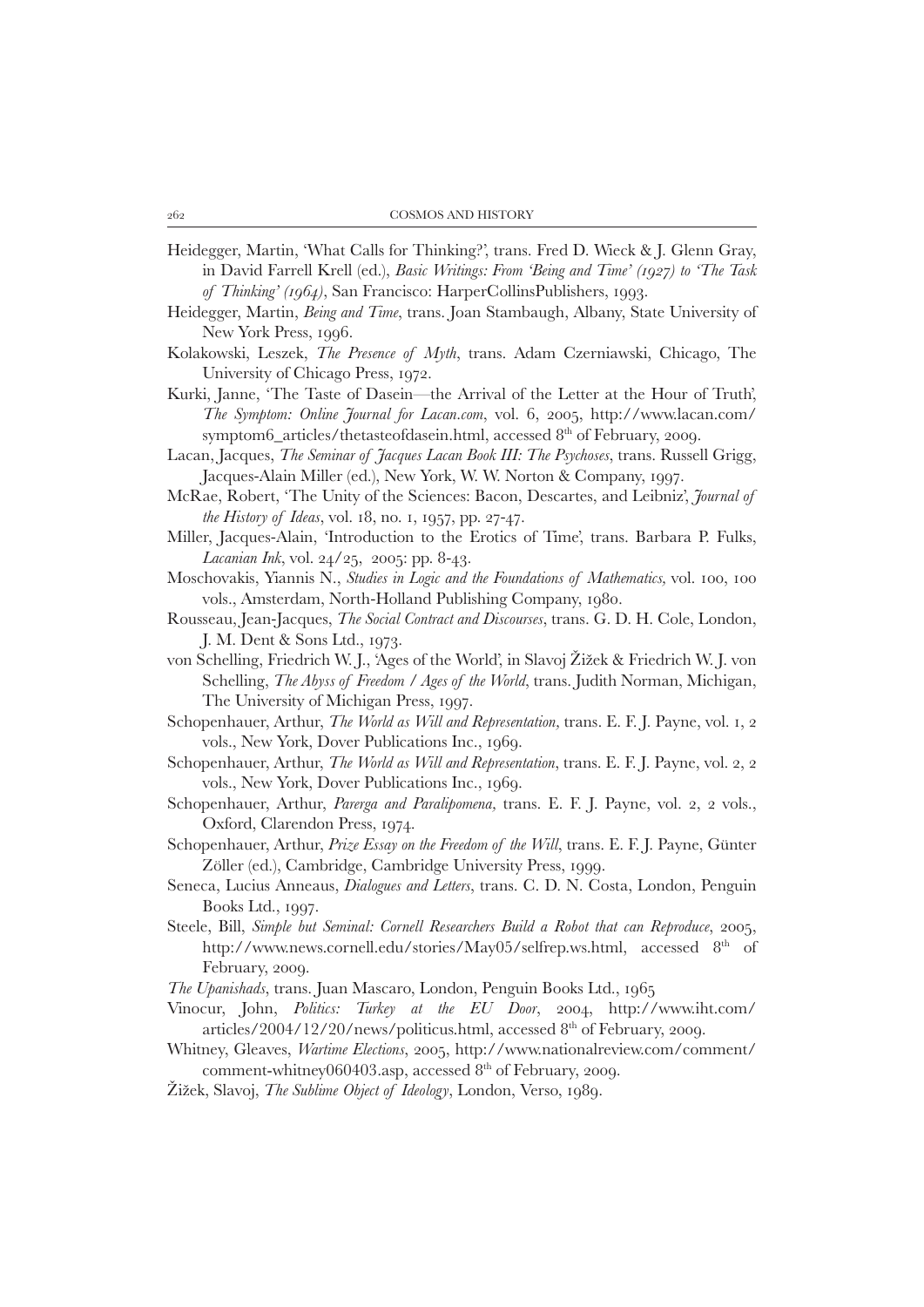- Žižek, Slavoj, *Tarrying with the Negative: Kant, Hegel, and the Critique of Ideology*, Durham, Duke University Press, 1993.
- Žižek, Slavoj, *The Indivisible Remainder: An Essay on Schelling and Related Matters*, London, Verso, 1996.
- Žižek, Slavoj, *The Plague of Fantasies*, London, Verso, 1997.
- Žižek, Slavoj, 'The Abyss of Freedom', in Slavoj Žižek & Friedrich W. J. von Schelling, *The Abyss of Freedom / Ages of the World*, trans. Judith Norman, Michigan, The University of Michigan Press, 1997.
- Žižek, Slavoj, *The Ticklish Subject: The Absent Centre of Political Ontology,* London, Verso, 1999.
- Žižek, Slavoj, *The Fragile Absolute—or, Why the Christian Legacy is Worth Fighting For*, London, Verso, 2000.
- Žižek, Slavoj, *Did Somebody say Totalitarianism? Five Interventions in the (Mis)Use of a Notion*, London, Verso, 2001.
- Žižek, Slavoj, *Enjoy Your Symptom! Jacques Lacan in Hollywood and Out*, 2nd ed., London, Routledge, 2001.
- Žižek, Slavoj, *The Puppet and the Dwarf: The Perverse Core of Christianity*, Cambridge, The MIT Press, 2003.
- Žižek, Slavoj, *Iraq: The Borrowed Kettle*. London, Verso, 2004.
- Žižek, Slavoj, *Organs Without Bodies: On Deleuze and Consequences*, London, Routledge, 2004.
- Žižek, Slavoj, 'From Purification to Subtraction: Badiou and the Real', in Peter Hallward (ed.), *Think Again: Alain Badiou and the Future of Philosophy*, London, Continuum, 2004.
- Zupančič, Alenka, *The Shortest Shadow: Nietzsche's Philosophy of the Two*, Cambridge, The MIT Press, 2003.